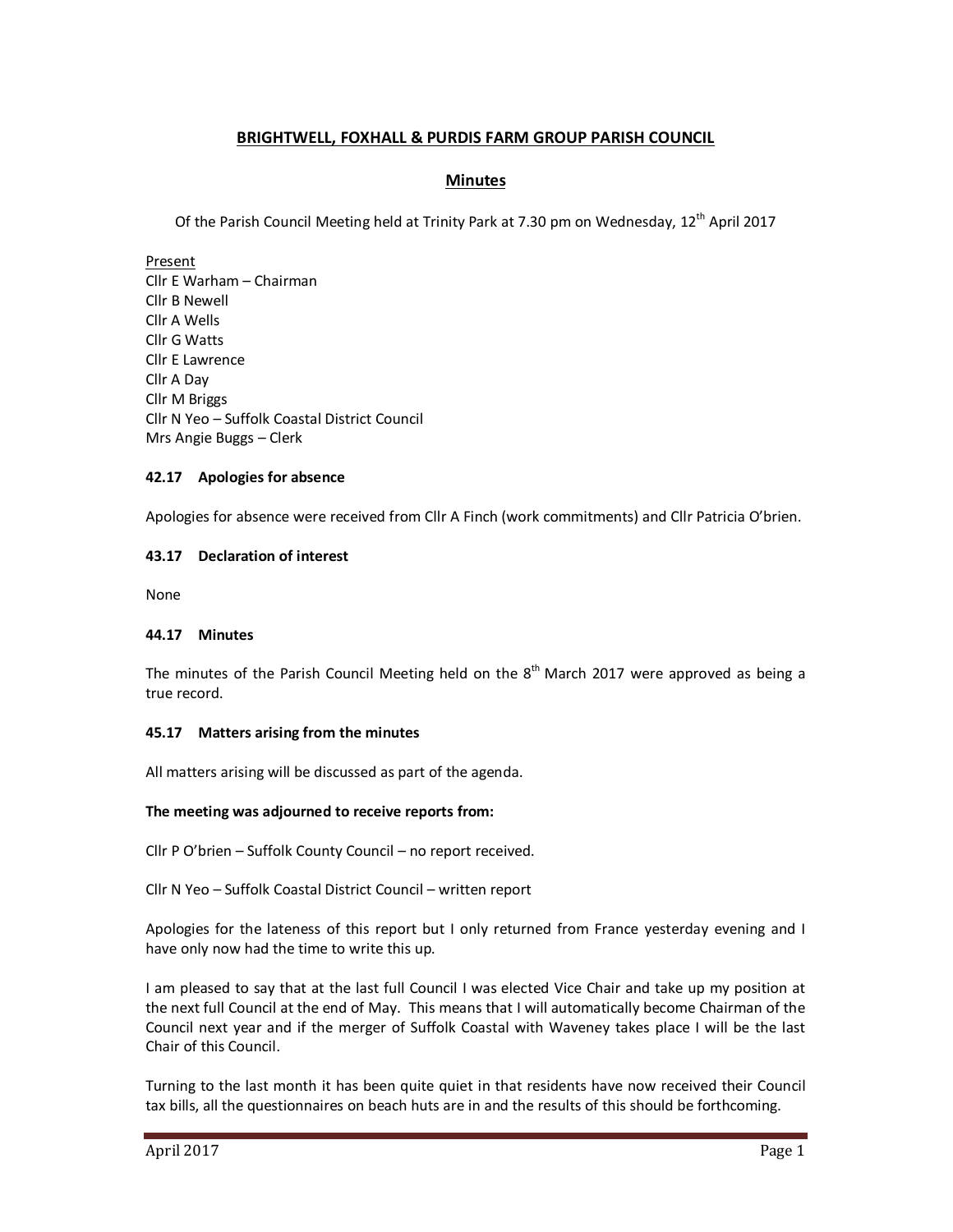Norse have started to mow the council verges and roundabouts and any queries about when they are going to places in our Ward can be forwarded to me and I am more than happy to take this up on your behalf.

The Community Enabling Budget has been increased this year to £6,500 and I will send Angie a form for her to complete for the purchase of two litter bins for the bus shelters.

The Leisure Centre in Woodbridge is having a massive make over which will commence in September of this year and is partly funded by The Sport England National Lottery to the tune of £500,000. The renovation will include a first floor to accommodate schools and families changing facilities and downstairs there will be a new gym with sauna and steam rooms with new changing rooms.

The County Council elections are on May 4 and postal votes will be arriving on peoples' doorsteps on 20 April.

### **The meeting was re-convened.**

#### **46.17 Clerk's Report**

The purpose of this report is to update members on outstanding issues, items received after the deadline for agenda items, correspondence and action taken by the Clerk.

#### Erection of Bus Shelters Bucklesham Road Purdis Farm

I'm sure councillors would have noticed that the bus shelters have failed to arrive in Bucklesham Road. Myself, Nicky and Patricia have been very active in liaising with Suffolk County Council. Unfortunately allegedly the contractors who have been working for the council on a number of projects were not up to standard and were dismissed therefore we will have to wait for the bus shelters to be erected until a new contractor is appointed.

#### The Equality Act 2010 (Specific Duties and Public Authorities) Regulations 2017

There have been new regulations relevant to the Equality Act 2010 in relation to gender pay gap reporting.

The Equality Act 2010 (Specific Duties and Public Authorities) Regulations 2017 will come into force on  $31<sup>st</sup>$  March 2017.

The information related to the new provisions will need to be published no later than 30<sup>th</sup> March 2018.

http://www.legislation.gov.uk/uksi/2017/353/pdfs/uksi 20170353 en.pf

### Report from Cllr Patricia O'brien

Patricia has not submitted a report this month due to the impending elections.

### Local Council Elections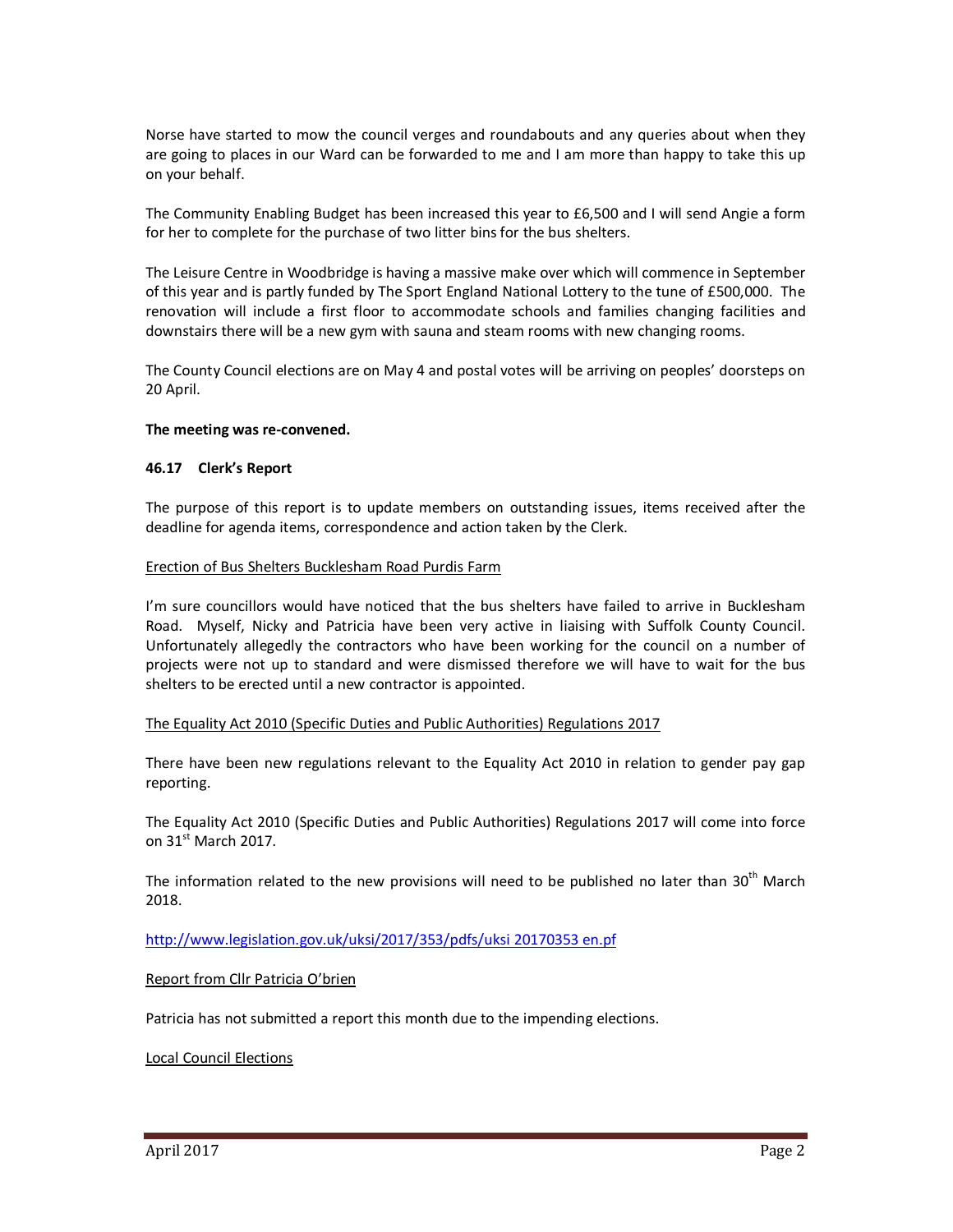As you will have noticed a list of nominees has now been posted on our notice boards advertising the elections on the  $4<sup>th</sup>$  May 2017.

### Reminder of new rates for minimum and living wage from April 2017

Details are available on DWP website.

## Foxhall Community Centre

We are currently receiving enquiries from people trying to contact the Foxhall Community Centre which has been widely advertised on local radio stations. This centre is based on Foxhall Road and is part of the development of the hospital site.

## **47.17 To discuss fair funding for schools in Suffolk**

In view of Cllr Finch's absence it was agreed to defer this item until the next meeting. **Action: Clerk** 

## **48.17 To discuss the Speed of Broadband in the area**

Cllr Day reported that the Parish Council had written to the Chairman of BT on the  $21^{st}$  January 2017 and had received two responses. The initial response was an acknowledgement sent from the Chairman's office and second response only reiterated what we already know. Cllr Day stated he would compile a reply from the Parish Council. **Action: Cllr Day / Clerk** 

## **49.17 To discuss installing a new waste bin in Purdis Farm**

Councillors discussed the installation of a new waste bin in Purdis Farm. Cllr Lawrence had provided the Clerk with a map. Although the waste bin would not be placed adjacent to the highway it was agreed that the Clerk should contact Suffolk County Council Highways Department to obtain a licence. **Action: Clerk** 

### **50.17 VAS Signs**

No further updates. It was agreed to defer this item until the next meeting. **Action: Clerk** 

# **51.17 Planning**

The Planning Committee Chairman reported on the following planning matters.

### a. General

The Planning Chairman reported that at the moment it did not appear that many decisions were being made by Suffolk Coastal District Council Planning and therefore many applications were still shown as pending.

### Orwell Truck Stop

Cllr Day reported that just prior to attending the Parish Council Meeting he had received a flyer through his door stating that owners are intending to apply for planning permission to turn the Orwell Truck Stop into a vehicle distribution centre. It is at the pre planning stage and the agents are holding a 2 day event at Trinity Park (27<sup>th</sup> and 28<sup>th</sup> April) from 12-7pm on both days. It was agreed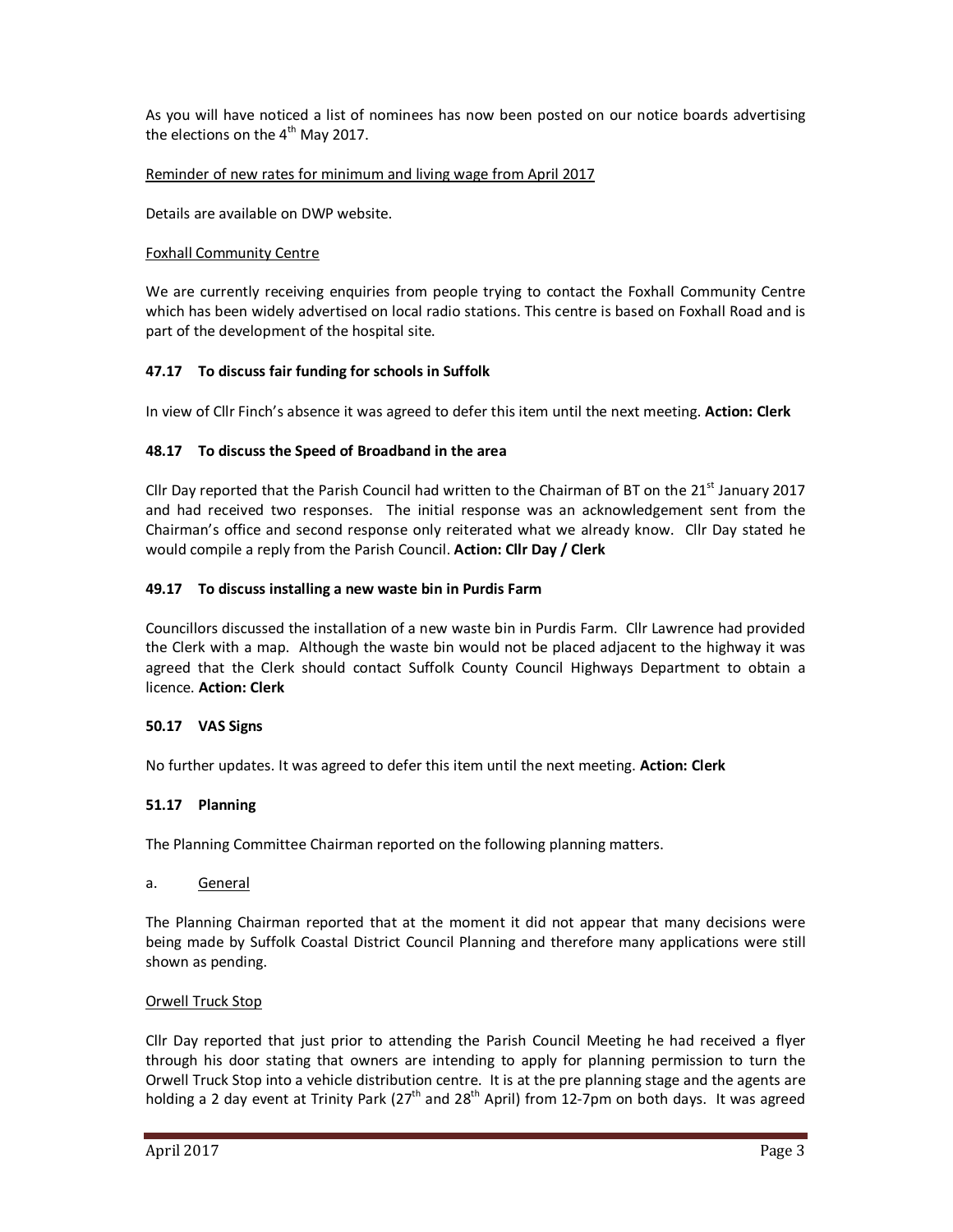that the Clerk should write to the developers with a copy to Cllr Nicky Yeo. **Action: Clerk / All Councillors** 

### b. Adastral Park

Cllr Newell had today received a copy of the Planning Permission for Adastral Park. Cllr Newell said that the documents were too large to be distributed to all councillors. It was agreed that Cllr Newell should arrange a Parish Council Planning Committee Meeting to discuss the plans and following the meeting the Chairman of the Planning Committee would formulate a draft reply to be discussed at the next Parish Council Meeting. It was also agreed that the Adastral Park Planning Application should be put as an item on the May Annual Parish Council Agenda to give residents the opportunity to put their views forward. **Action: All Councillors / Clerk** 

### **52.17 Finance**

| Income                                   |         |
|------------------------------------------|---------|
| None                                     |         |
| Expenditure                              |         |
| HMRC Tax Payment Jan/Feb/March 2017      | £182.00 |
| A J Buggs Salary and Expenses March 2017 | £295.92 |

Cllr Day proposed, seconded Cllr Warham that the above expenditure is approved – all in favour. **Action: Clerk** 

### **53.17 Correspondence**

None

### **54.17 Meetings attended by councillors / clerk**

None

### **55.17 Members questions to the Chairman**

- a. Cllr Newell requested that the Clerk write to Eastern Farm Park requesting that they sweep Kennells Road. **Action: Clerk**
- b. Cllr Briggs reported that she had complained to Suffolk Coastal District Council Planning Department regarding the new lighting at Sainsburys. This problem has now been rectified.
- c. It was agreed that an item should be placed on the May agenda regarding the changing of the classification of Straight Road using Power 111 as advised by Jayne Cole LCPAS. **Action: Clerk**

### **56.17 Date of next meeting**

Annual Parish Meeting 7.00 pm Tuesday,  $9<sup>th</sup>$  May 2017

The following councillors agreed to produce annual reports: Purdis Farm – Cllr Warham Foxhalll – Cllr Day Brightwell – Cllr Newell